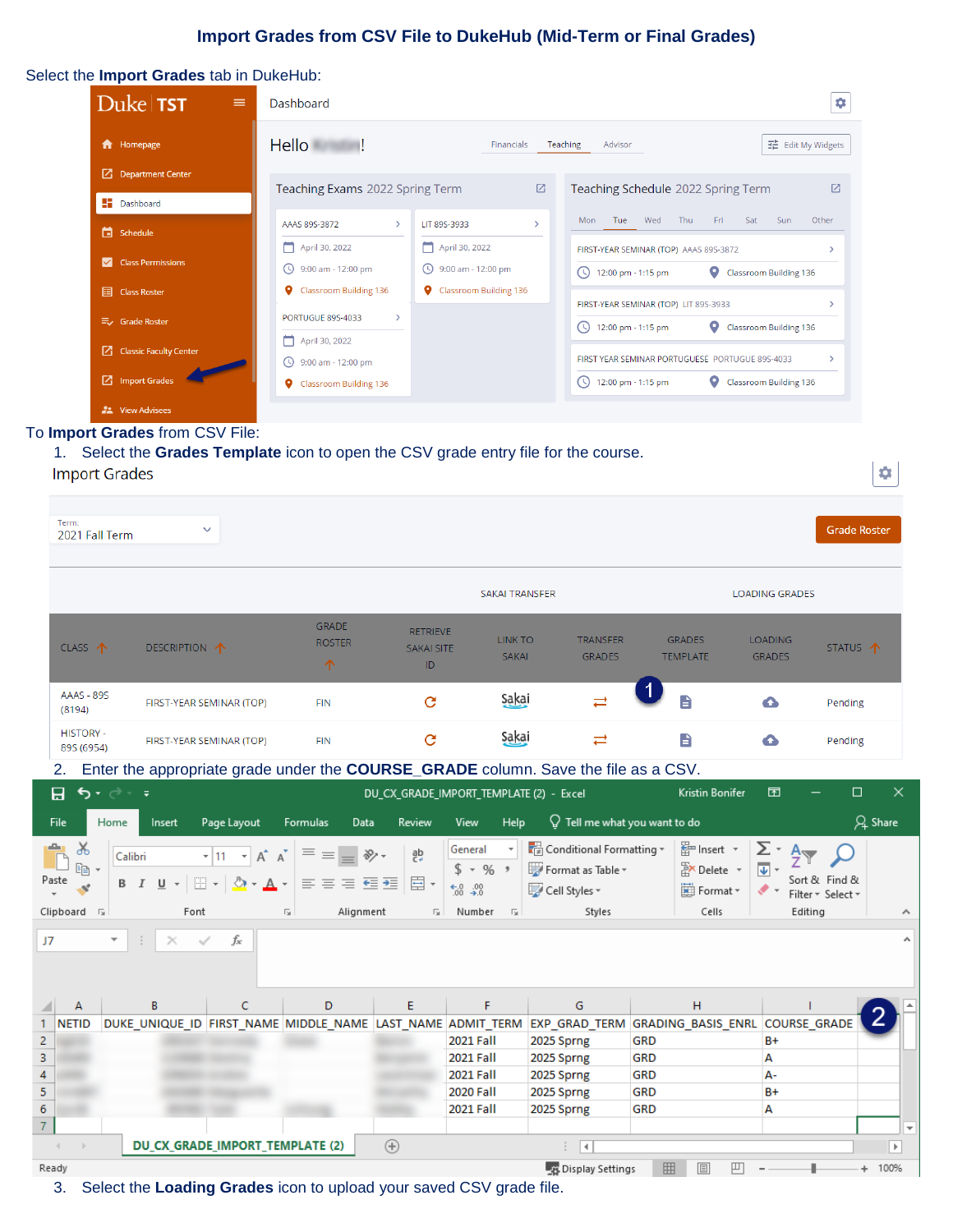- 4. Review the **Transfer Results\*** message.
- 5. Select **Grade Roster** to review and submit the uploaded grades.

| <b>Import Grades</b>                             |                           |                                                                                                                                                                                                                                                                                        |                                                                                                                                                                |                       |          |                                           |                                 | *<br>5              |
|--------------------------------------------------|---------------------------|----------------------------------------------------------------------------------------------------------------------------------------------------------------------------------------------------------------------------------------------------------------------------------------|----------------------------------------------------------------------------------------------------------------------------------------------------------------|-----------------------|----------|-------------------------------------------|---------------------------------|---------------------|
| Term:<br>2021 Fall Term                          | $\checkmark$              |                                                                                                                                                                                                                                                                                        |                                                                                                                                                                |                       |          |                                           |                                 | <b>Grade Roster</b> |
|                                                  |                           |                                                                                                                                                                                                                                                                                        |                                                                                                                                                                | <b>SAKAI TRANSFER</b> |          |                                           | <b>LOADING GRADES</b>           |                     |
| CLASS 个                                          | DESCRIPTION <b>1</b>      | <b>GRADE</b><br><b>ROSTER</b><br><b>Transfer Results</b>                                                                                                                                                                                                                               | <b>RETRIEVE</b>                                                                                                                                                | LINK TO               | TRANSFER | <b>GRADES</b><br><b>PLATE</b><br>$\times$ | <b>LOADING</b><br><b>GRADES</b> | STATUS T            |
| AAAS - 89S<br>(8194)                             | 4<br>FIRST-YEAR SEMINAR ( | ◆ Total students processed from Load Grades: 5                                                                                                                                                                                                                                         |                                                                                                                                                                |                       |          |                                           | 3                               | Pending             |
| <b>HISTORY -</b><br>89S (6954)<br>$\blacksquare$ | FIRST-YEAR SEMINAR (TOP)  | X Total students not found in DukeHub: 0<br>** Please Note: You must go into each roster and approve the grades and update any<br>invalid grades.<br>Class HISTORY 89S-01: Load Status<br>Blank grades from import: 0<br>Class AAAS 89S-01: Load Status<br>Blank grades from import: 0 | Student grades successfully imported: 0<br>Student grades failed to import: 0<br>Student grades successfully imported: 5<br>Student grades failed to import: 0 |                       |          |                                           | Δ                               | Pending             |

6. Select **View Details** for the grade roster to review imported grades and enter missing grades.

| <b>Grade Roster</b>                                                                  |                          |                                                                                                                                                                  |                              | 4                             |
|--------------------------------------------------------------------------------------|--------------------------|------------------------------------------------------------------------------------------------------------------------------------------------------------------|------------------------------|-------------------------------|
| Term:<br>2021 Fall Term                                                              | $\checkmark$             |                                                                                                                                                                  |                              | <b>Expand All</b>             |
| <b>CLASS</b>                                                                         | <b>DESCRIPTION</b>       | <b>TOPIC</b>                                                                                                                                                     | <b>ENROLLED</b>              |                               |
| AAAS 89S<br>01-SEM (8194)                                                            | FIRST-YEAR SEMINAR (TOP) | <b>US HISTORY FACT/FICTION</b>                                                                                                                                   | 25                           |                               |
| <b>MID-TERM GRADE</b>                                                                |                          | <b>FINAL GRADE</b>                                                                                                                                               |                              | $5\phantom{1}$                |
| <b>Status: All Grades Submitted</b>                                                  | View Details $\vee$      | <b>Status: Submission Pending</b>                                                                                                                                |                              | View Details V                |
|                                                                                      |                          | Select Submit Grades to submit the partial or full grade roster. Select the Continue button to proceed.                                                          |                              |                               |
|                                                                                      |                          |                                                                                                                                                                  | 6 <sup>1</sup>               | ٠                             |
| Grade Roster > AAAS 89S   01-SEM (8194)                                              |                          |                                                                                                                                                                  |                              |                               |
|                                                                                      |                          |                                                                                                                                                                  |                              |                               |
| FIRST-YEAR SEMINAR (TOP)   Final Grade<br><b>Approval Status: SUBMISSION PENDING</b> |                          |                                                                                                                                                                  | <b>Submit Grades</b><br>Save | $\bullet$ $\bullet$ $\bullet$ |
| STUDENT (5) $\blacktriangledown$                                                     | <b>GRADING BASIS</b>     | <b>EXP GRAD TERM</b>                                                                                                                                             | <b>ROSTER GRADE</b>          |                               |
|                                                                                      | <b>GRD</b>               | 2025 Spring Term                                                                                                                                                 | Roster Grade:<br>$B+$        | $\times$ $\times$<br>U        |
|                                                                                      | <b>GRD</b>               | 2025 Spring Term                                                                                                                                                 | Roster Grade:<br>Α           | $\times$ $\times$<br>n        |
|                                                                                      |                          | $\times$                                                                                                                                                         |                              |                               |
|                                                                                      |                          |                                                                                                                                                                  |                              |                               |
|                                                                                      |                          | <b>D</b> Submit Grades<br>** If all grades have been entered on the roster, you<br>MUST select the FINALIZE ROSTER button to complete<br>the grading process. ** |                              | $\triangleright$ Email All    |

8. Select **FINALIZE ROSTER** once all grades are entered to submit the completed grade roster to the Office of the University Registrar for posting. Select the **Continue** button to change the Approval Status to **All Grades Submitted.**